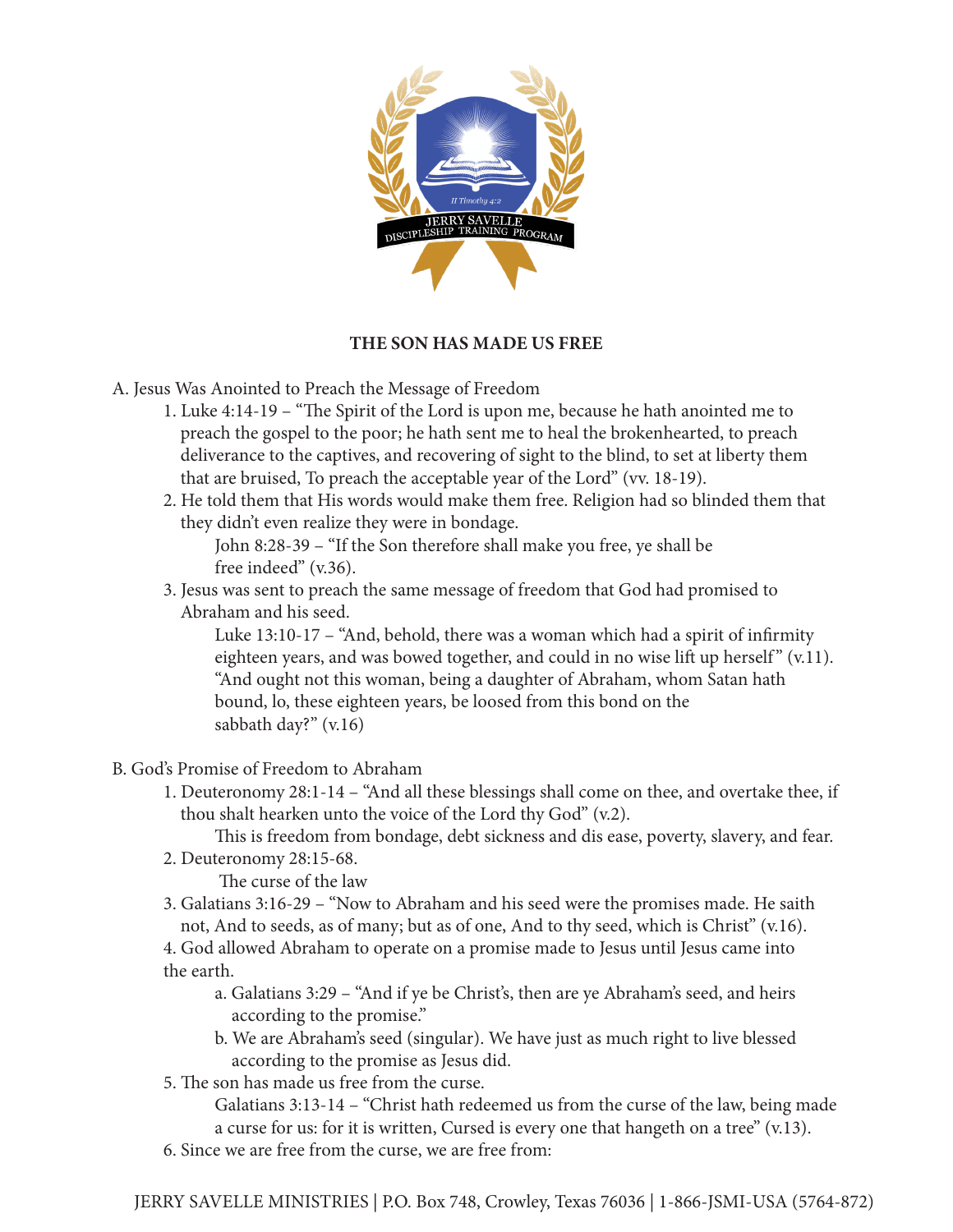

- a. bondage to sin and Satan
	- i. Galatians 1:4 "Who gave himself for our sins, that he might deliver us from this present evil world, according to the will of the God our Father
	- ii. Colossians 1:13 "Who hath delivered us from the power of darkness, and hath translated us into the kingdom of his dear Son."
	- iii. Galatians 5:1 "Stand fast therefore in the liberty wherewith Christ hath made us free, and be not entangled again with the yoke of bondage."
	- iv. Romans 6:14 "For sin shall not have dominion over you: for ye are not under the law, but under grace."
- b. Debt to Satan and the world
	- i. Colossians 2:13-14 (AMP) "Having cancelled and blotted out and wiped away the handwriting of the note (bond) with its legal decrees and demands which was in force and stood against us (hostile to us). This [note with its regulations, decrees, and demands] He set aside and cleared completely out of our way by nailing it to [His] cross" (v.14).
	- ii. Romans 13:8 "Owe no man any thing, but to love one another: for he that loveth another hath fulfilled the law."
	- iii. Philippians 4:19 "But my God shall supply all your need according to his riches in glory by Christ Jesus."
- c. Sickness and disease
	- i. Matthew 8:17 "That it might be fulfilled which was spoken by Esaias the prophet, saying, Himself took our infirmities, and bare our sickness."
	- ii. 1 Peter 2:24 "Who his own self bare our sins in his own body on the tree, that we, being dead to sins, should live unto righteousness: by whose stripes ye were healed."
	- iii. Deuteronomy 28:61 "Also every sickness, and every plague, which is not written in the book of this law, ….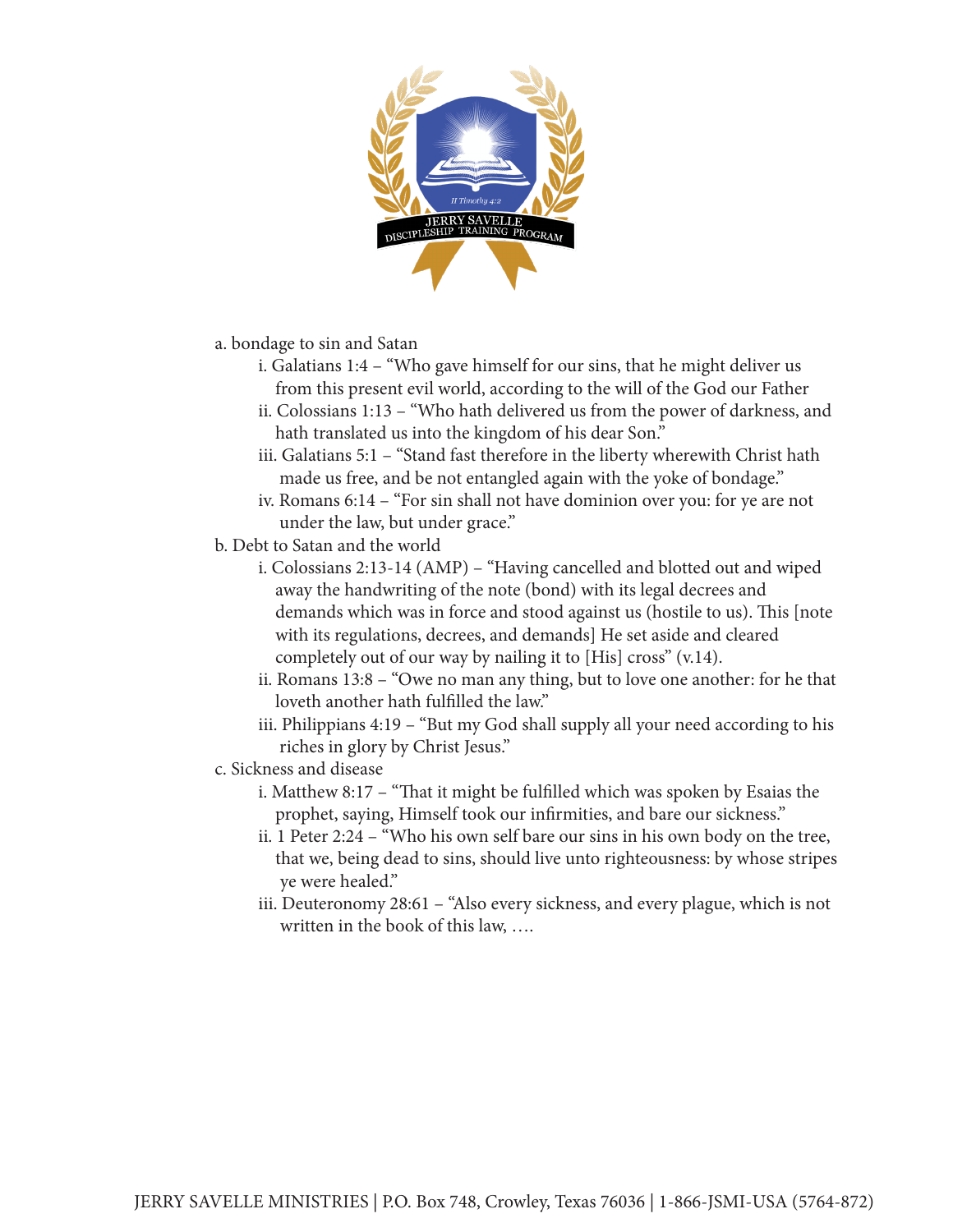

## **THE SON HAS MADE US FREE- REVIEW QUESTIONS**

- 1. The message Jesus was anointed to preach was a message of \_\_\_\_\_\_\_\_\_.
- 2. In Luke 4:14-19 Jesus told them that the Spirit of the \_\_\_\_\_\_\_\_\_\_ was upon Him and anointed Him to \_\_\_\_\_\_\_\_\_\_ the good news or the \_\_\_\_\_\_\_\_\_\_ to the poor, to \_\_\_\_\_\_\_\_\_\_ the brokenhearted, preach \_\_\_\_\_\_\_\_\_\_ to the captives, the blind could receive their \_\_\_\_\_\_\_\_\_\_ and He would set at \_\_\_\_\_\_\_\_\_\_\_ those who were bruised.
- 3. He came to preach the \_\_\_\_\_\_\_\_\_\_ year of the Lord letting them know that His would make them free.
- 4. Jesus was sent to preach the \_\_\_\_\_\_\_\_\_ message of freedom that God had many, many years and generations earlier promised to Abraham and his Seed which is \_\_\_\_\_\_\_\_\_\_ according to Galatians 3:16.
- 5. God's promise of freedom to Abraham was freedom from \_\_\_\_\_\_\_\_\_\_, debt, sickness and \_\_\_\_\_\_\_\_\_, poverty, slavery and \_\_\_\_\_\_\_\_\_\_ (Deuteronomy 28:1-14).
- 6. The \_\_\_\_\_\_\_\_\_\_ of the Law is found in Deuteronomy 28:15-68.
- 7. Galatians 3:13-14 tells us that the Son has made us free from the \_\_\_\_\_\_\_\_\_\_.
- 8. Because we are free from the curse it means we are free from \_\_\_\_\_\_\_\_\_\_ to sin and satan, \_\_\_\_\_\_\_\_\_\_\_ to satan and the world, and \_\_\_\_\_\_\_\_\_\_\_\_ and \_\_\_\_\_\_\_\_\_\_.